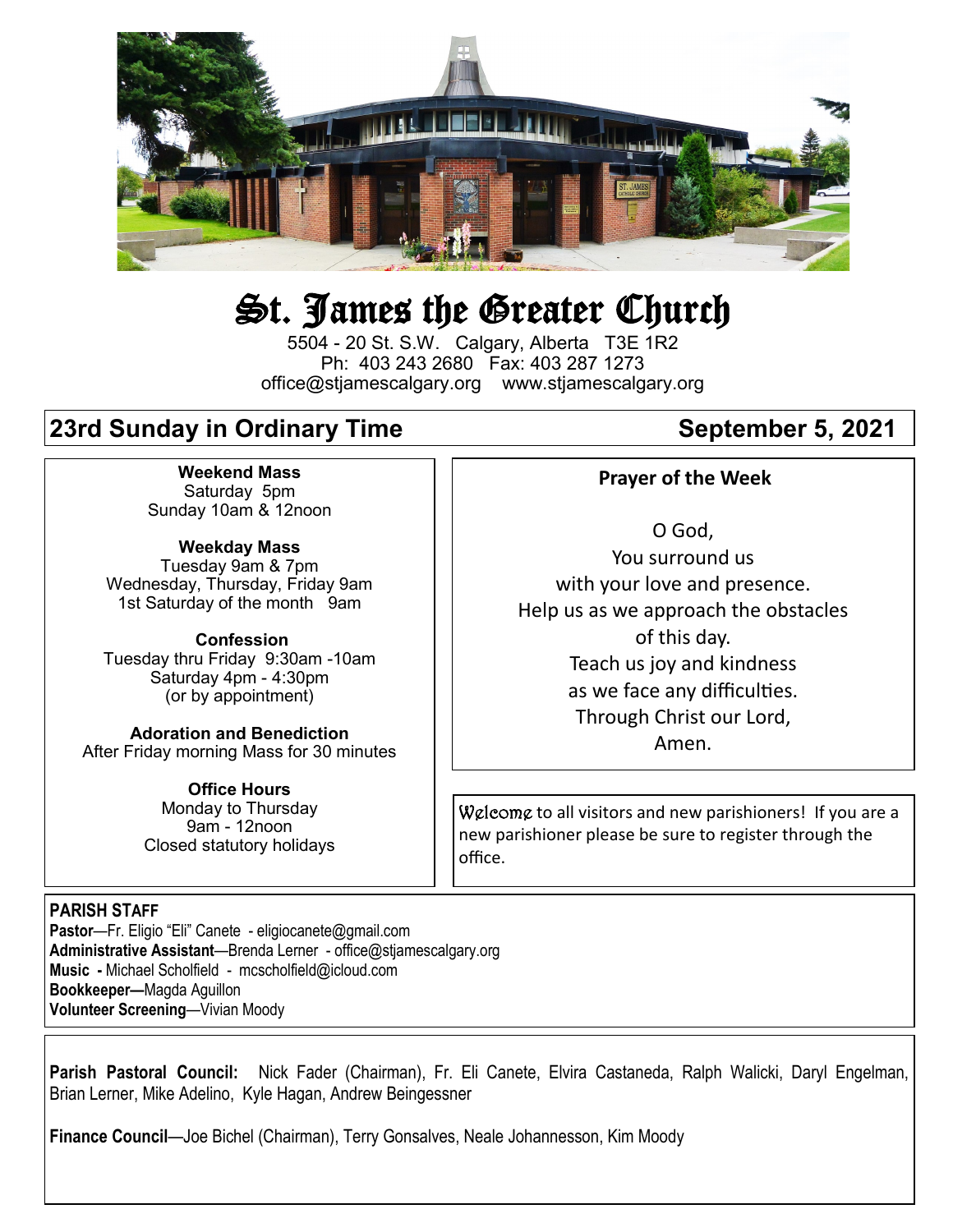### The Shepherd Speaks—Fr. Eli Canete

"Ephphatha, Be Opened!"

These words of Jesus in the Gospel are very significant for different reasons. For one thing, the miracle shows the ability of Jesus to open ears and loosen tongues. How many people nowadays who have yet to hear anything about Jesus?

Many simply do not hear about Jesus because they do not need God in their lives. There are also a few people at this time of pandemic that are already turning away from Jesus because of hopelessness and despair. And again, as we see the numbers of Covid cases surging up, people are again worried and fearful of coming to attend worship services in our Churches and celebrate Masses.

Be opened! This is the first step: to try to give, share, tell and retell the that the Lord continues to walk and stay with us. Tell our friends and members of our community that we have each other's back. That the care and love of God for each one of us is as certain as the dawn.

The second step follows naturally from the first: once our people begin to hear again the words of Jesus, His teachings and abiding presence, they speak. St. Mark is telling us, "At once the man's ears were opened, he was freed from the impediment and began to speak plainly. The process is twofold: first, we "intake, we listen to the Word of God and take it into our hearts. Then, we give, and we go out to others and share what we have heard.

Jesus was not daunted by the fact that in a new place, no one knew him. And in proclaiming God's love to the people who lived in such places, Jesus healed their hearts and filled them with new hope.

This is also my prayer for our people/ parishioners in our weekend Masses. That we too, may have the faith of Jesus, faith that has courage to reach out to those who are isolated and abandoned. That we too may have the hope of Jesus, hope that opens the eyes of those blinded to see the greater days ahead because we live in fears and worries of the darkness that this pandemic brings to us. That we too, may have the love of Jesus, love that is stronger than death.

Be opened! We need more people in our community that would speak, communicate, and share the goodness and greatness of our God even in these challenging times of our lives, Amen!

#### **MASS INTENTIONS**

| 9:00am<br>7:00 <sub>pm</sub> | <b>Tuesday, September 7</b><br>Intention of Dave Bernachez<br>Intention of David Jimmy |
|------------------------------|----------------------------------------------------------------------------------------|
| 9:00am                       | Wednesday, September 8<br><b>Bill Leiper-R/S</b>                                       |
| 9:00am                       | <b>Thursday, September 9</b><br>Spence Mould-R/S                                       |
| 9:00am                       | <b>Friday, September 10</b><br><b>Intention of Betty Fairhurst</b>                     |
| 5:00pm                       | <b>Saturday, September 11</b><br>Intention of Kelly Bond                               |
| 10:00am<br>12:00pm           | <b>Sunday, September 12</b><br>Gabriel Waschmann-Ortiz-R/S<br><b>St James Parish</b>   |

#### **Holy Land Collection Sunday, September 12**

At Mass, on Sunday, September 12, you will hear proclaimed that "The Lord God has opened my ear" to hear God's graciousness. May your faith in our gracious God be expressed by your solidarity with and your care for the needs of the people and the Church in the Holy Land.

Despite the Covid pandemic's upsetting the usual Good Friday collection, many of you have already used your parish envelopes or donated in other ways. On behalf of the Custos of the Holy Land, Fr. Francesco Patton, OFM, I sincerely thank you for your generous support, and I also express gratitude to those who will support the Holy Land on September 12.

The collection taken next weekend is taken to support Christian communities, the upkeep of the Holy Sites, and the formation of priests in the Holy Land. In solidarity with Christians throughout the Holy Land, please give generously to help this Church in its need.

Fr. Robert Mokry, OFM Commissary of the Holy Land in Canada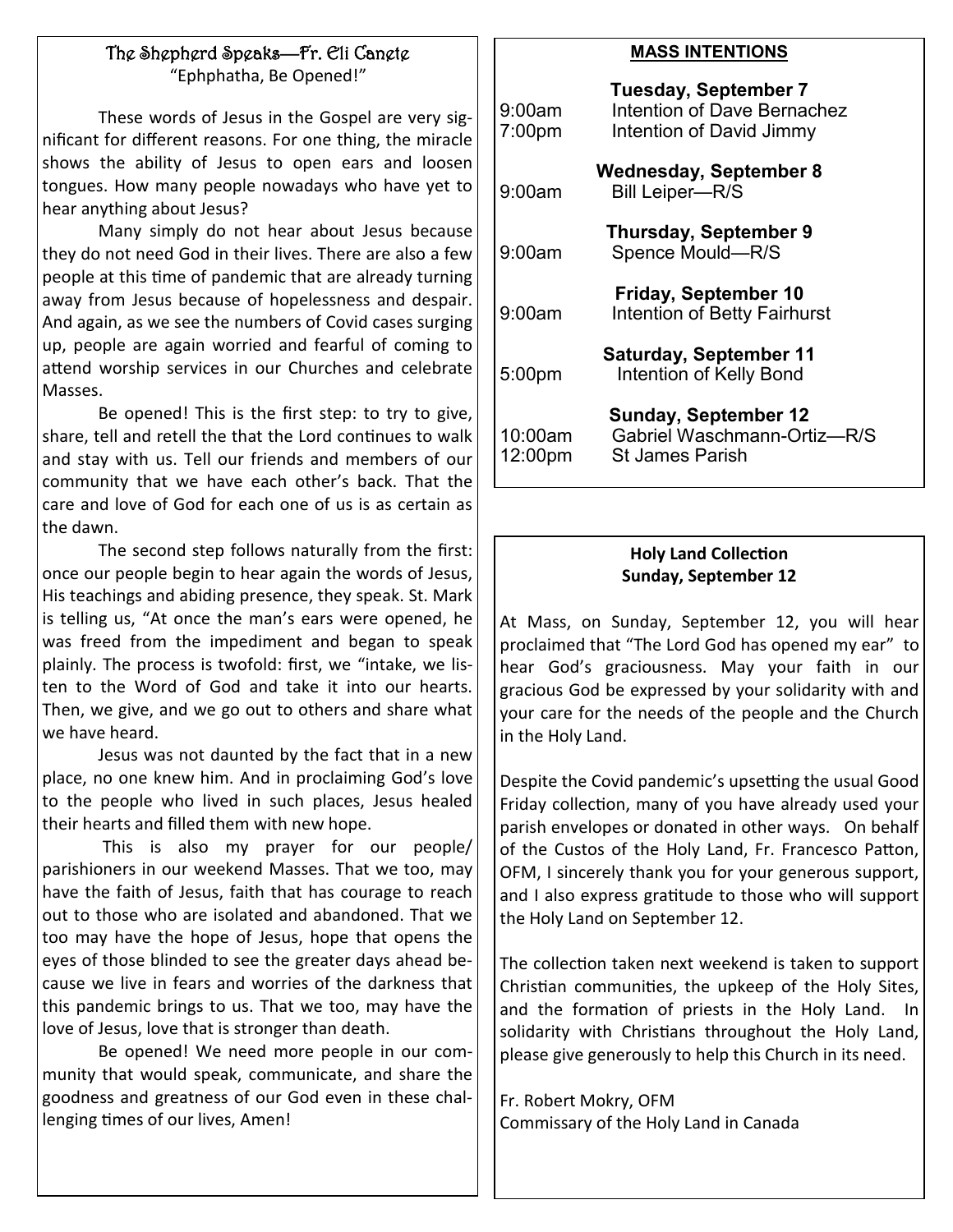# **Calling all Volunteers!!**

As we try to resume some of our pre-Covid practices both socially and liturgically, we are in need of returning and new volunteers. Sincere thanks to all of our volunteers who have continued to help out during this past 18 months! We couldn't have done it without you! Whether you were an involved volunteer previously, or you've been thinking of unteering , now is the time! Here are some of the areas where help is needed. Your parish needs you! The continuation of some of our ministries will be entirely dependant on having volunteers. Please contact the office 403 243 2680 Extension 4 for more information or to volunteer.

Altar Servers Laundering of Altar Server Robes Coffee after weekend Masses Lectors Eucharistic Ministers Choir Pastoral Care (bringing Communion to the sick or infirm at homes and nursing homes) Facebook/Social Media Children's Liturgy ...and more

#### **Contact Information Update?**

If you have moved or changed your phone number or email address, please contact the office so we can update your information.

Our wonderful Communications volunteers have been busy over the past several months connecting with our parishioners in order to stay in touch and to update our parish files.

#### **Saturday Confession Time**

Beginning September 4th, confession on Saturdays will be available from 4:00-4:30pm**.**  The morning confession time has been cancelled.

#### **8:30am Mass Time**

The 8:30am Sunday Mass time will NOT be resuming in September as previously indicated. Current Mass attendance numbers do not warrant three Sunday Masses at this time.

#### **Meet our Volunteer Coordinators**

**Altar Servers**—Vivian Moody, Onon Martin **Church Décor**—Anita Zyla, Midge Chartier **Baptism Prep**—Dustin & Eloisa Greenwald **Cenacles**—Sharon Jeanson, Lucy Ciccaglione **Children's Liturgy**—Sarah Straathof **Coffee Ministry**—Zita Fulawka **Collection Counters**—Anita Zyla, Merle **Gonsalves Family & Youth**—Christian & Jennifer Tsai Frank & Nina Miguel **Food Bank**—Cathy Smith **Funeral Lunches**—Zita Fulawka **Knights of Columbus**—Ralph Walicki **Landscaping**—Evelyn Bond, Mary Corns, Al Meier **Linens**—Lucy Ciccaglione / Maria Faba **Liturgy**—Andrew Beingessner **Maintenance**—Arnie Funke **Morning Rosary**—Sharon Jeanson Kathy Oczkowski **Pastoral Care**—Stephanie Davis **Sacrament Prep—Reconciliation & Eucharist** Victoria Hoddinott **Sacrament Prep—Confirmation** Vicki Oliphant **Sacristans**—Weekday—Myrna Castro/ Midge **Charier**  Sat 5pm—Andrew Beingessner Sun 10am—Fr. Eli (VACANT) Sun 12pm—Onon Martin Funerals—Cor Stuijts **Safety Coordinators**—Stewart Winfield

 Andrew Beingessner **Volunteer Screening**—Vivian Moody **Website**—Angela Alexandre **Weekend Lectors**—Stewart Winfield Elvira Castaneda **Weekend Eucharistic Ministers** Andrew Beingessner

> **Coordinator Positions Available:** Library Coordinator Facebook/Media

**Parish Council**—Nick Fader, Elvira Castaneda, Ralph Walicki, Daryl Engelman, Kyle Hagan, Brian Lerner, Andrew Beingessner, Mike Adelino

**Finance Council** –Joe Bichel, Neale Johannesson, Terry Gonsalves, Kim Moody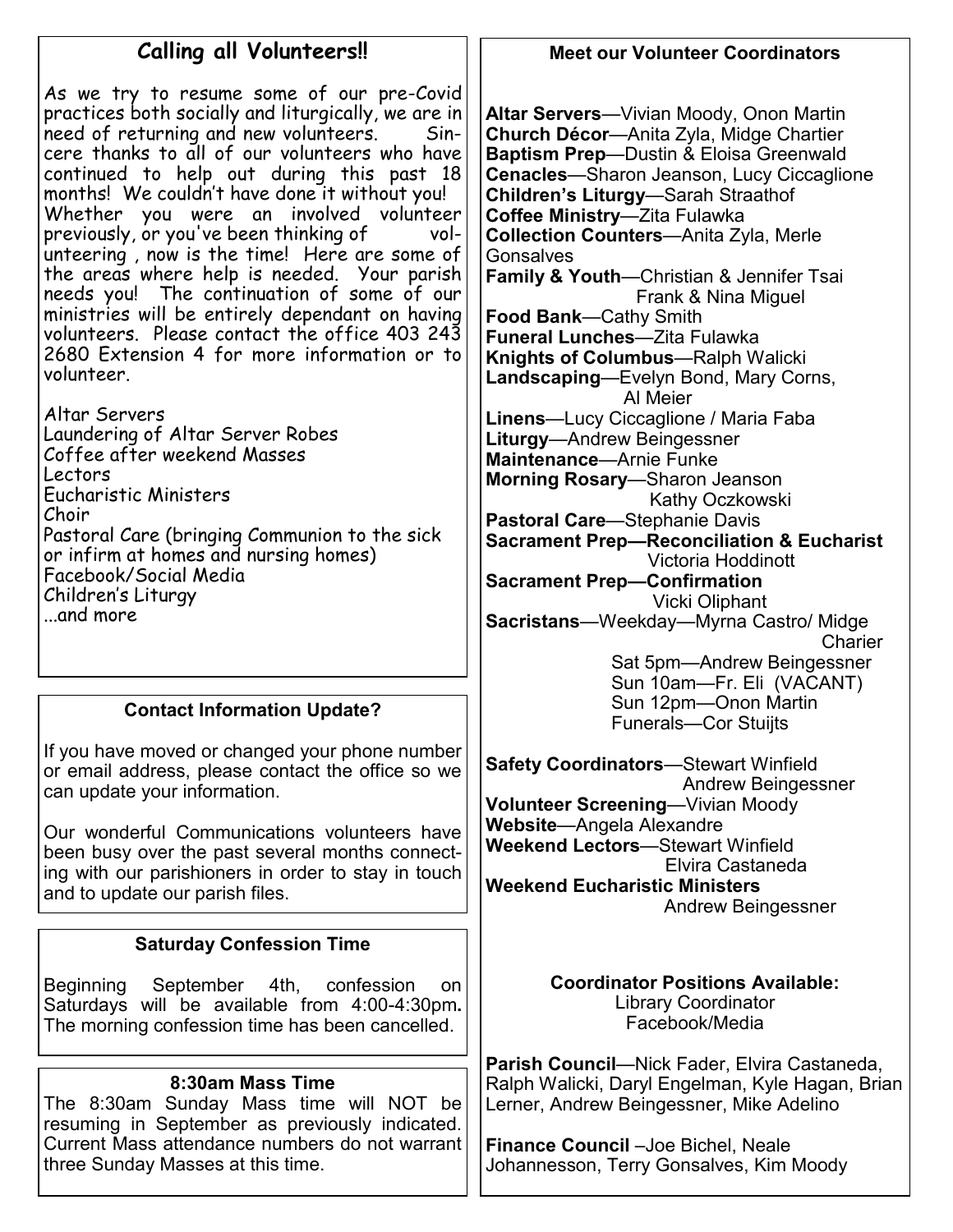#### **PRAYERS FOR THE SICK**

Maria Petrollini, Wendy Denis, John Duffy, Linda Evans, Mary Figley, Marie Funke, Aidan Hanes, Sylvia Kirkland, Shirley Klein, Veronica Kubik, Trudy Martin, Elliott Nowell, Cecilia Nykyforchyn, Norma O'Hare, Velma O'Reilly, Michael Paplawski, Anthony Parel, Gary Ritter, Sara Straathof, Gary & Janice Tipper, Margaret Ukrainec, Shirley Valentine

#### **PRAYERS FOR THOSE WHO HAVE DIED**

Spence Mould, Catherine Peet, Marjorie Lefaivre, Ray Griep, Fidela Malipot Canete, Arlene Christie, Victor Cillis

#### **First Reconciliation & First Eucharist - Deadline September 10th!**

# **REGISTER NOW!**

Starting September 2021, the Diocese of Calgary will return to parish-based sacrament preparation for First Reconciliation and First Eucharist. These two sacraments will be celebrated during the same school year. Please register at the office or print off a First Recoonciliation/Frist Communion Registration Form from our website and drop off at the office or in the mailslot by the office entrance. Registration forms are also available at the SW entrance of the church. A copy of your child's baptism certificate and \$50 registration fee are required with the registration form.

This program is a child/parent program. A parent will be required to attend with their child.

Registration deadline September 10th. Please register early to assist us in planning.

#### **Important Parent Information Session Sunday, September 12th at 1pm**

All classes will take place in the parish hall Wednesdays 6:30-7:30pm

#### **First Reconciliation (Part 1)**

Wednesday, October 6 Wednesday, November 3 Wednesday, December 8 Wednesday, January 5

**Retreat & Sacrament of First Reconciliation** 

Saturday, January 22 @ 2pm

#### **First Eucharist (Part 2)**

Wednesday, February 2 Wednesday, March 2 Wednesday, April 6 Wednesday, May 4

#### **First Eucharist Retreat**

Saturday, June 4 Time TBA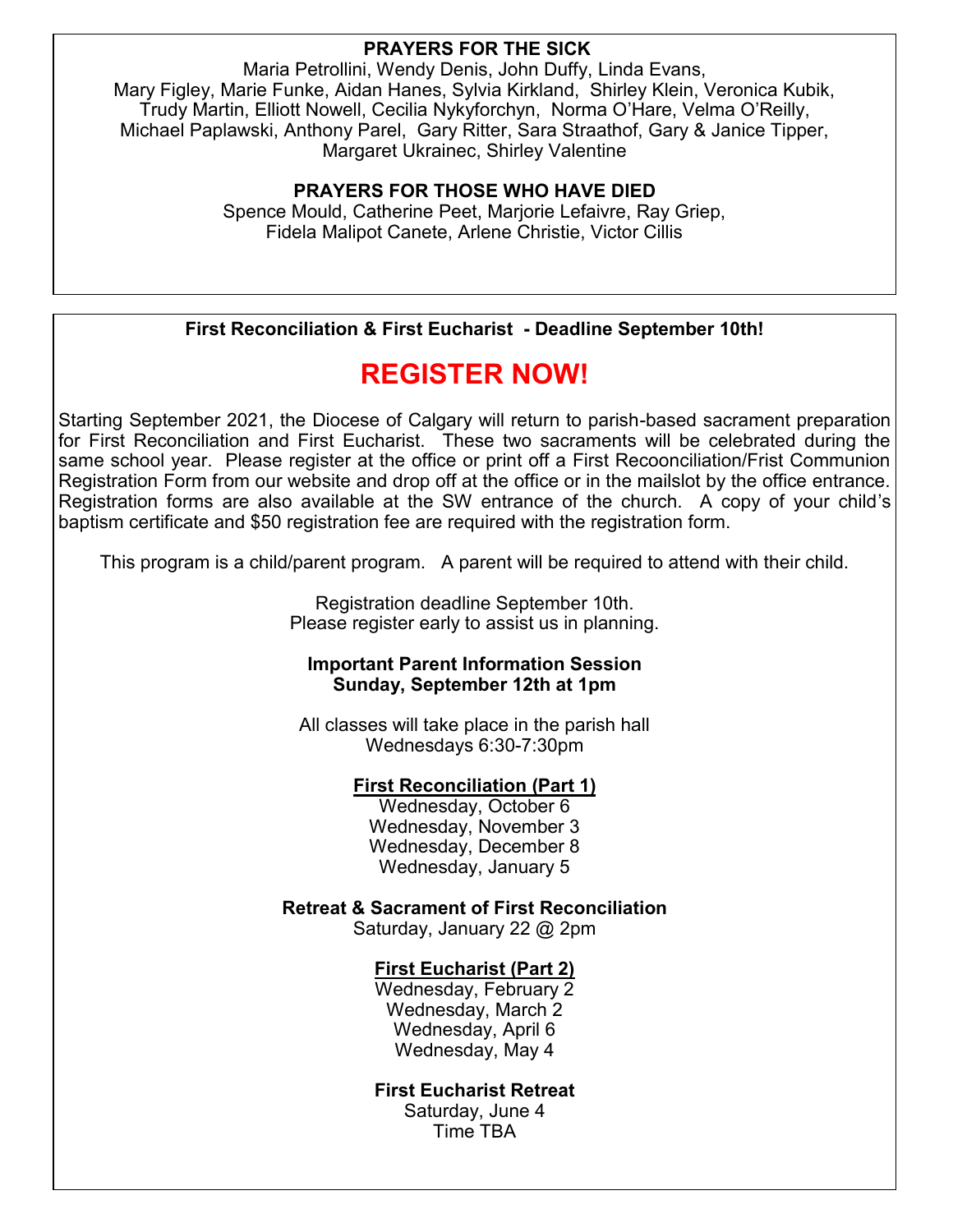#### **A Note of Farewell from Deacon Bruce...**

*Dear Parishioners,* 

*Kathleen and I have decided it is time for our retirement and will be heading back to Nova Scotia as soon as we can. With all the issues and difficulties that the Pandemic has caused, we miss our grandchildren back east and need to be closer to them. We look forward to this new chapter in our lives as we prepare our move back to Halifax. Kathleen and I want to thank you very much for warmly welcoming us into your community and have been blessed with meeting so many wonderful people. All of you have made our stay here in Calgary a joyful time and we will miss you very much. As we journey*  back to the Maritimes we will continue to pray for your community and all of your families that our *Heavenly Father will protect you and keep you safe. May God Bless you and your families and maybe some day in the future we will meet again.*

 *Deacon Bruce and Kathleen Jurgens*

We extend our thanks and gratitude to Deacon Bruce and Kathleen for their prayers, service, support and friendship. Deacon Bruce was assigned to our parish in August 2015. We wish them well as they return to Halifax to enjoy retired life. They will be missed! May God bless their years of retirement with peace and joy and lots of family time!

#### **Divine Mercy and Marian Cenacles Have Resumed!**

Please join our small group of dedicated individuals who meet in the parish library on Tuesday mornings after the 9am Mass to pray.

> Divine Mercy Cenacle—first Tuesday of the month Marian Cenacle—all remaining Tuesdays of the month

Join us also for the morning Rosary at 8:30am prior to the 9am weekday Masses.

**Sacrament of Confirmation**—Registration for Confirmation will begin in the fall with classes starting in January 2022. Classes will be for students in grade 6 or higher who have received the Sacraments of First Reconciliation and First Eucharist. Classes will be a combined online and in-class schedule using the *CHOSEN* program. More information to follow.

#### **40 Days for lLfe**

**T**he parishes of the Diocese of Calgary are once again invited to participate in the 40 Days for Life campaign this fall, which will run from September 22 to October 31. Over 5000 babies are killed at the Calgary Kensington abortion facility every year. 40 Days for Life is a prayerful, respectful campaign that seeks to bring awareness to the inconvenient truth that abortion kills human beings. Our prayerful presence during 40 Days at abortion centres around the world draws attention to the plight of preborn children and seeks God's help through intercessory prayer. We are a sign to the world that babies' lives in the womb matter, that preborn children are not disposable objects, but human beings with human rights. Will you join us? Be a loving, prayerful voice for the preborn babies who have no voice but ours. We know from the testimonies of many that these campaigns save lives. We are looking for pro-life leaders and participants in your parish. Please consider being a part of this campaign by participating in this ministry. Training is available from our Calgary team. Please email 40daysforlife.calgary@gmail.com for information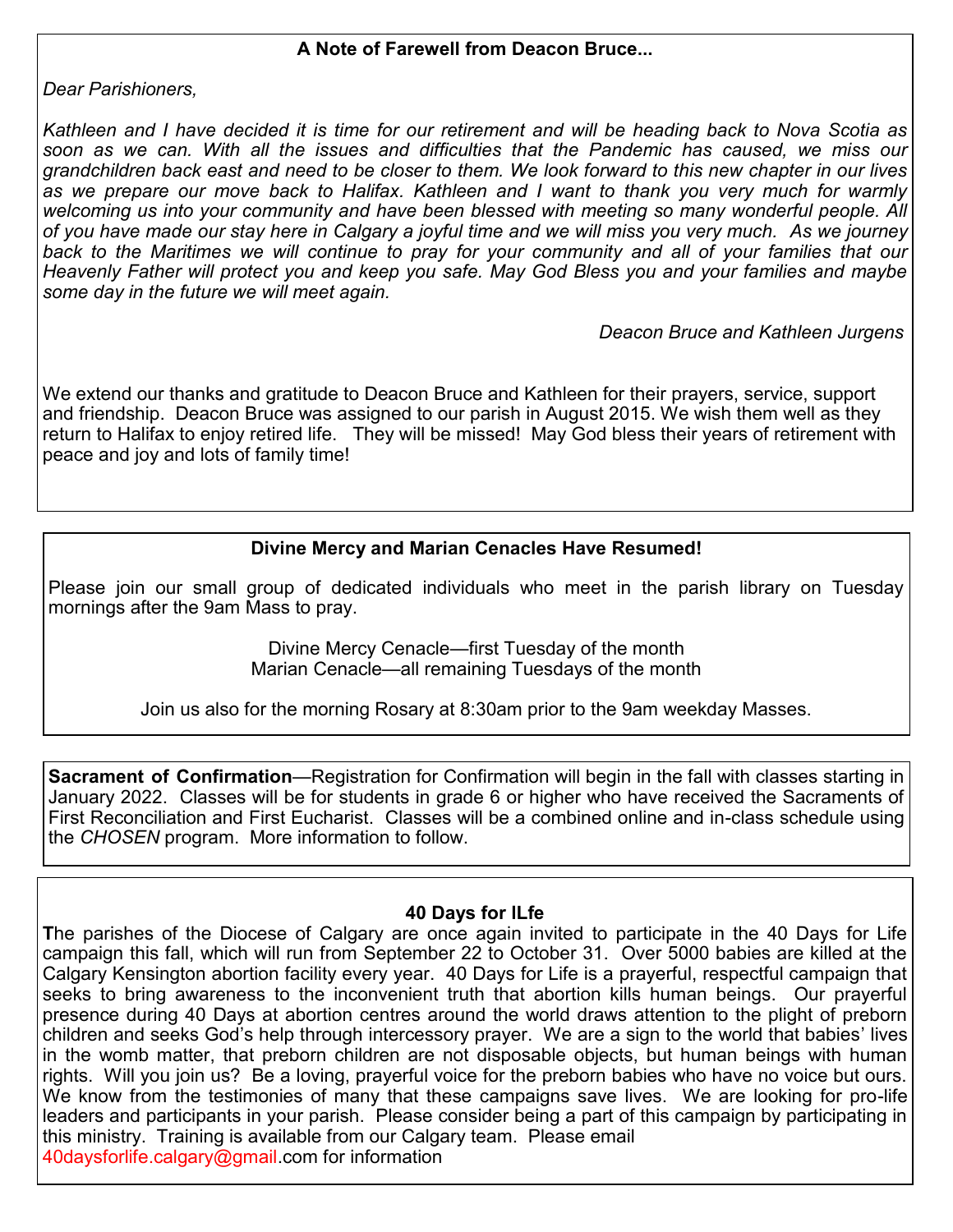#### **The dispensation from the obligation to attend Sunday Mass continues at this time.**

#### **Liturgical Guidelines for Stage 3 of Alberta's Open for Summer Plan**

- Masks are no longer mandatory but are encouraged
- Social distancing is still encouraged
- Registration for Mass is not required
- There is no capacity limit for in-person attendance.
- The reception of Holy Communion on the tongue is now allowed. Communion will only be given under one species —the consecrated Host
- There is no limit on attendance for Funeral Masses, Weddings and Baptisms

#### **PLEASE…**

- Continue to use hand sanitizer as you enter and leave the church
- Practice proper respiratory etiquette (coughing or sneezing into a bent elbow, promptly discarding used tissues in a garbage bin)
- If you have cold or flu-like symptoms, please refrain from attending Mass
- Exercise charity and kindness in respecting the comfort level of people regarding physical distancing, physical contact, masks, etc.

#### **Parish Donations**

| <b>August 22</b> |         |
|------------------|---------|
|                  | $1 - 1$ |

Reg \$4757 PAPS 3108 \$7865

#### **August 29**

Reg \$3247 PAPS 3108 \$6355

#### **SCAM ALERT**

Recently parishioners have been receiving an email allegedly from Fr. Eli asking if they can do a favor for him. These emails are scams! **Please disregard these emails and do NOT reply to them. Report them to the parish office.**

# **Thank you for supporting our parish!**

- Online giving on the "Contribute" page of our website—one time or monthly with debit, Visa, Visa debit, Mastercard, and American Express
- Mastercard, Visa or Debit through the office—one time donation or now MONTHLY available
- ◆ Pre-authorized Withdrawal (Direct Deposit) get forms from the office
- Dropping off your envelope into the collection basket at the entrance when you come to Mass
- Dropping off your envelope into the office mailbox
- Mailing your donation to the church